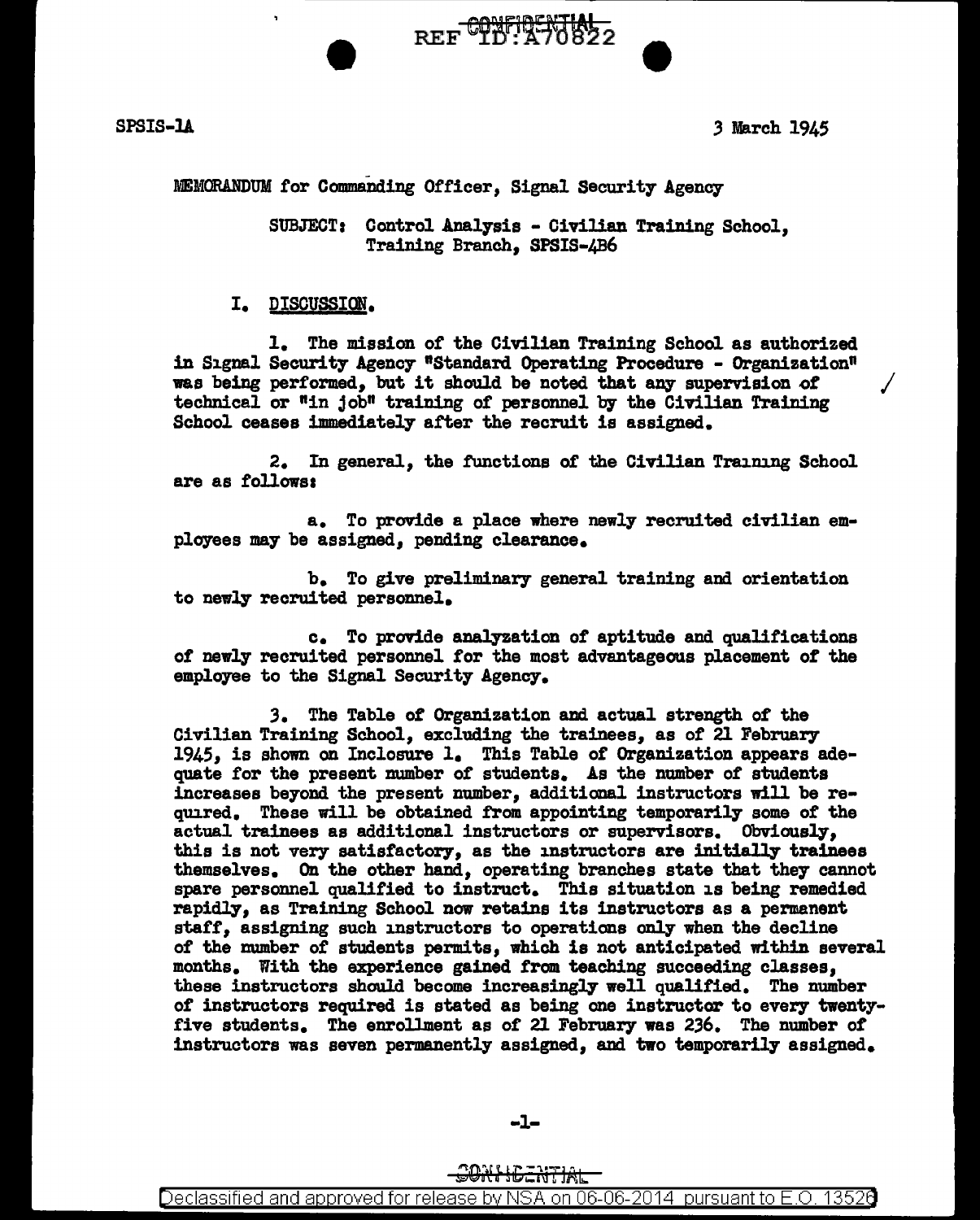SPSIS·ll (3 March 1945)

4. At the present time, the hours of duty for the Civilian Training School are 0800 - 1630, Sundays excluded. The civilian trainee strength as of 21 February 1945, as stated in paragraph 3, was 236; however, should the enrollment increase to 250, a swing shift would be necessary. The length of the course is based on the average time required for clearance, which is generally three weeks, although in some instances it may be several months. In the event of the recruit not being cleared. the recruit is transferred to another War Department agency, or returns to a civilian occupation.

CONFIDETIN' A70822

5. In those rare instances (less than one per hundred trainees) where a civilian cannot be cleared, the recruiting expense is a complete loss to Signal Security Agency. In those cases where long delays are encountered, not only does Signal Security Agency suffer, but the morale of the recruit is distinctly lowered, if not ruined completely.

6. Investigation of the procedure followed in the event that a recruit is considered by' the Training School as unsatisfactory for work at Signal Security Agency revealed a lack of complete coordination between Civilian Training School and the Separations Unit, Recruitment and Placement Section. Civilian Training School states that from time to time recruits are encountered, who, because of mentality, attitude, or other reasons, are not, and, in their opinion, never will be suitable employees for the Signal Security Agency, but that regardless of this, when cleared, these employees are assigned to branches. Chief, Recruitment and Placement Section states that in these instsnces, Civilian Training School should report the matter to the Placement Officer. If the case, after examination, proves the contention of the Civilian Training School, then an effort should be made to induce the recruit to resign. If this is not possible, then when assigned, following clearance, the recruit should be carefully watched, and if proven unsatisfactory, discharged, but if discharged, cause must be shown, such as inefficiency, habitual absence without leave, or tardiness. Further, Chief, Recruitment and Placement Section, states that it is the policy of the Signal Security Agency to give a month's trial to each employee, even in doubtful cases; also, that all employees are on a probationary status the first year by terms or employment.

7. The solution to this problem, therefore, consists in a complete and clear understanding between Civilian Training School and the Placement Officer of Recruitment and Placement Section; followed up by efficient supervision by Branch Personnel Officers and representatives of Employee Services Section. If concise reports of unsatisfactory employees are rendered to the Placement Representative by Civilian Training School, and Civilian Training School is advised as to the action taken and the reasons therefor, there should be no further difficulty in this regard.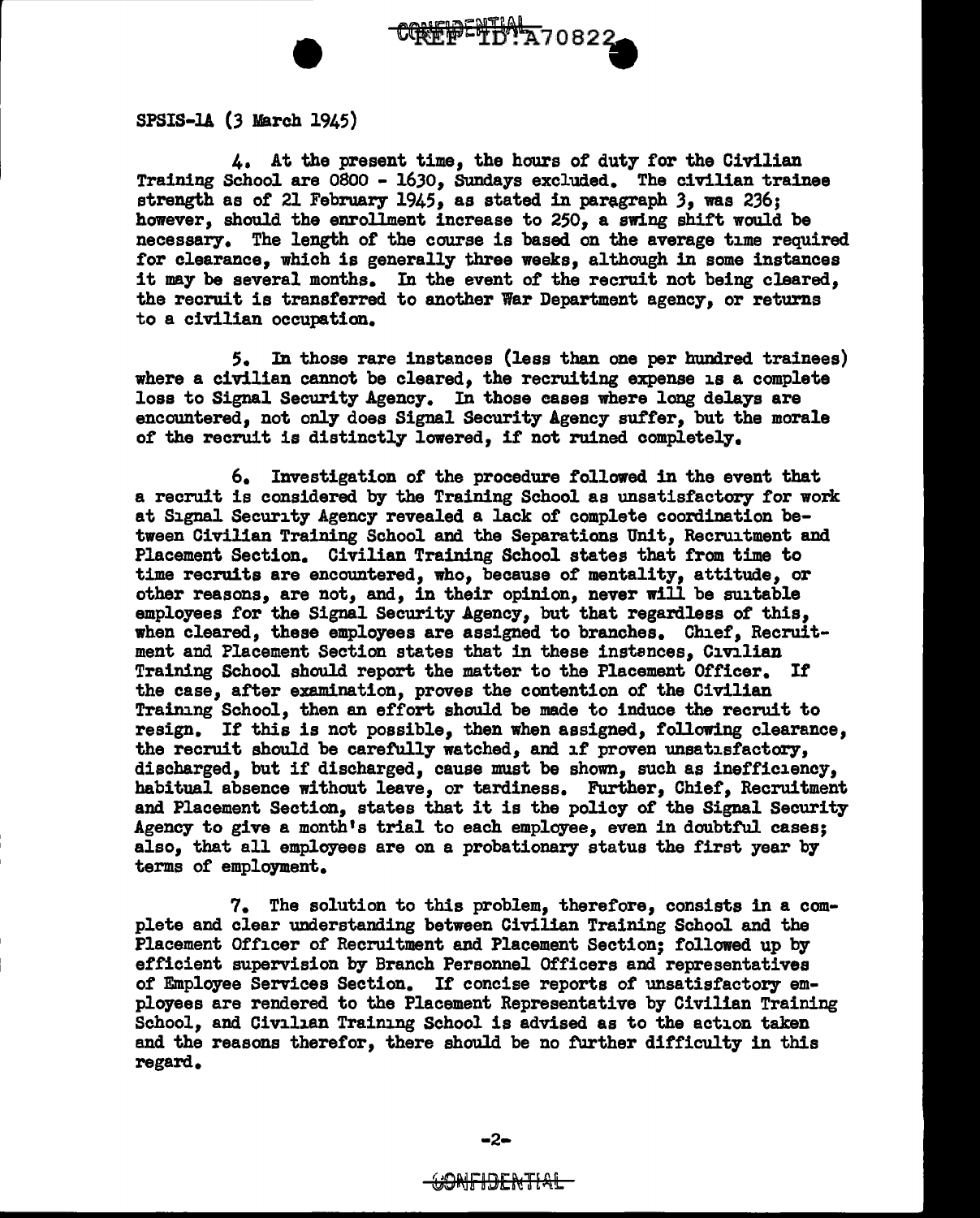

8. A schedule of activities and courses presented in the Civilian Training School is as followss

- a. First week: (Inclosure 2)
	- (1) Aptitude Tests.
	- (2) Orientation.
		- (a) lYar bonds.
		- (b) Employee counselling.
		- (c) Personnel.
		- (d) Security.
		- (e) Leave regulations, etc.
	- (3) Morale building movies.
	- $(4)$  Course in elementary cryptography.
- b. Second week: (Inclosure 3)
	- (1) Courses in the following subjectss
		- (a) Current World History.
		- (b) Geography.
		- (c) Cryptography.
		- (d) Army Organization.
		- (e) Post Terminology-.
		- (f') Signal Communications.
		- (g) Typing.
		- (h) Military Correspondence.

Note: Courses in Typing and Military correspondence are given to those students who have had previous typing experience.

c. Third week: (Incloaure 4)

# CONFIDENTIAL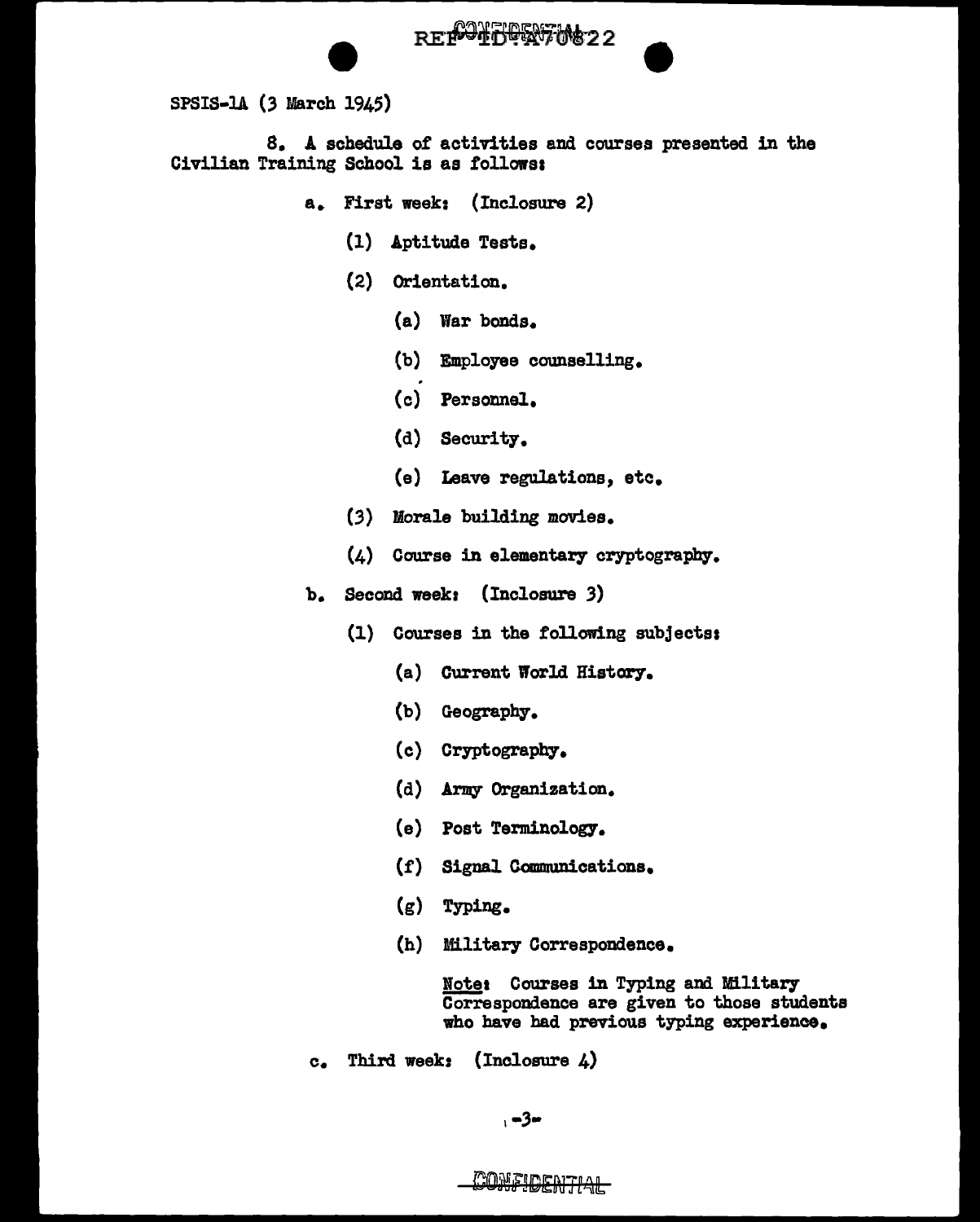

REPNED MA

SPSIS·lA (3 March 1945)

d. The training schedule appears to be adequate as a general preparation and orientation of personnel before assignment within Signal Security Agency.

9. Trainees are assigned to their positions by the Placement Section of Personnel Branch, and the following steps are taken to effect the assignment of such personnel.

a. A representative of the Placement Section, Personnel Branch, maintains an office in Civilian Training School. All trainees are interviewed during the first two weeks of assignment to the school. With information obtained from the interview, trainee's class grades, 201 file, aptitude test, and instructors' comments, a decision is then reached by the Placement Officer for the most'suitable assignment of the recruit to existing position vacancies.

b. The assignment to a position in which the qualifications of a recruit can best be utilized is obviously for the mutual benefit of the employee and the Signal Security Agency, but due to the necessity for filling immediate priorities, this ideal placement is not always possible, and very often the employee is assigned to a job not entirely satisfactory. This is probably unavoidable, but it is a major factor in lowering morale and creating dissatisfaction.

10. Staff supervision of Civilian Training School by Chief, Training Branch, is effected in the following manner:

a. Officer in Charge, Civilian Training School, confers at Headquarters with Chief, Training Branch, two or three times weekly.

b. Chief, Training Branch, makes infrequent visits to school.

ll. There is no definite procedure tor coordination between Branch Personnel Officers and the Civilian Training School.

12. The following records are maintained of the trainees in the Civilian Training School:

- a. Individual results of aptitude tests.
- b. Job prognosis.
- c. Grades received in training courses.
- d. Attendance.

$$
-4-
$$

<del>confidentia</del>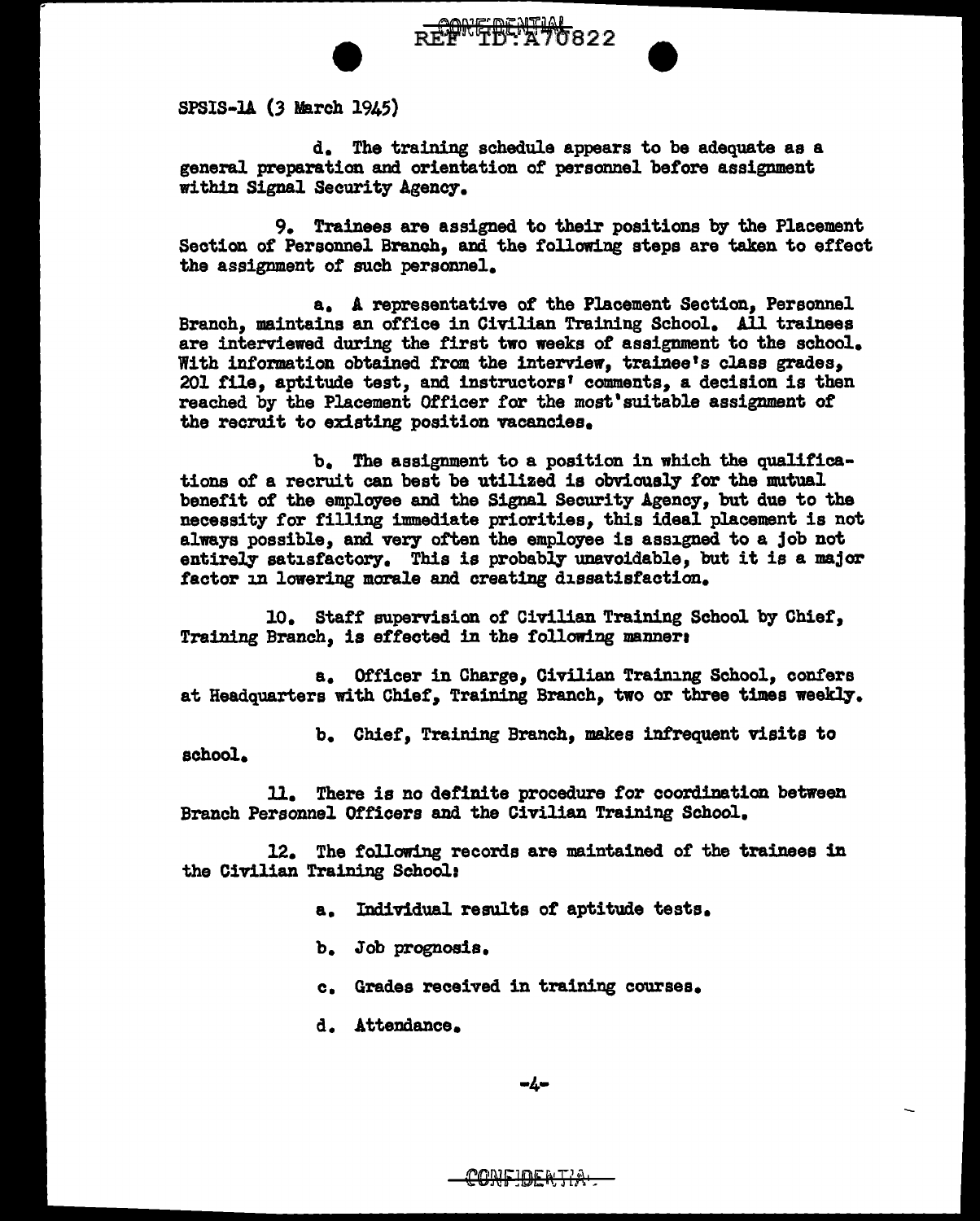

SPSIS-lA (3 March 1945)

13. The information obtained from these reports is entered on a report card, which is placed in the employee's 201 file.

•

14. A daily and weekly report as to number of students and assignments is made by Officer in Charge, Civilian Training School, to Chief, Training Branch.

15. The following comments are made in regard to the operation of the Civilian Training School:

a. The closest possible coordination between the training requirements of the branches and the curricula taught at the school is desirable. It is manifestly impossible to give a separate training course to meet the requirements of each branch., but Branch Personnel Officers should be given the opportunity to express their opinion, and this should be followed as far as practicable.

b. Records of the personnel placed in jobs for which they are not qualified should be maintained by Civilian Training School so that these employees may be reassigned when a vacancy exists and a substitute is available.

c. Weekly reports as to qualifications of personnel recruited should be furnished Personnel Branch for the information of recruitment officers.

II. ACTION RECOMMENDED.

l. That the present measures taken to correct the deficiencies in coordination between Civilian Training School and Recruitment and Placement Section be actively continued.

2. That as quickly as the demand for recruits becomes less urgent, recruits be cleared before leaving their places of residence to proceed to Arlington Hal1 Station.

*3.* That in order to correct the situation that exists in Civilian Training School where a 1st Lieutenant, WAC, is Assistant to the Officer in Charge, 2nd Lieutenant, AUS, the 1st Lieutenant be relieved as Assistant to Officer in Charge, Civilian Training School and designated as Technical Advisor.

4. That close personal supervision of Civilian Training School be exercised by Chief, Training Branch.

<del>-CONFIDENTIAI-</del>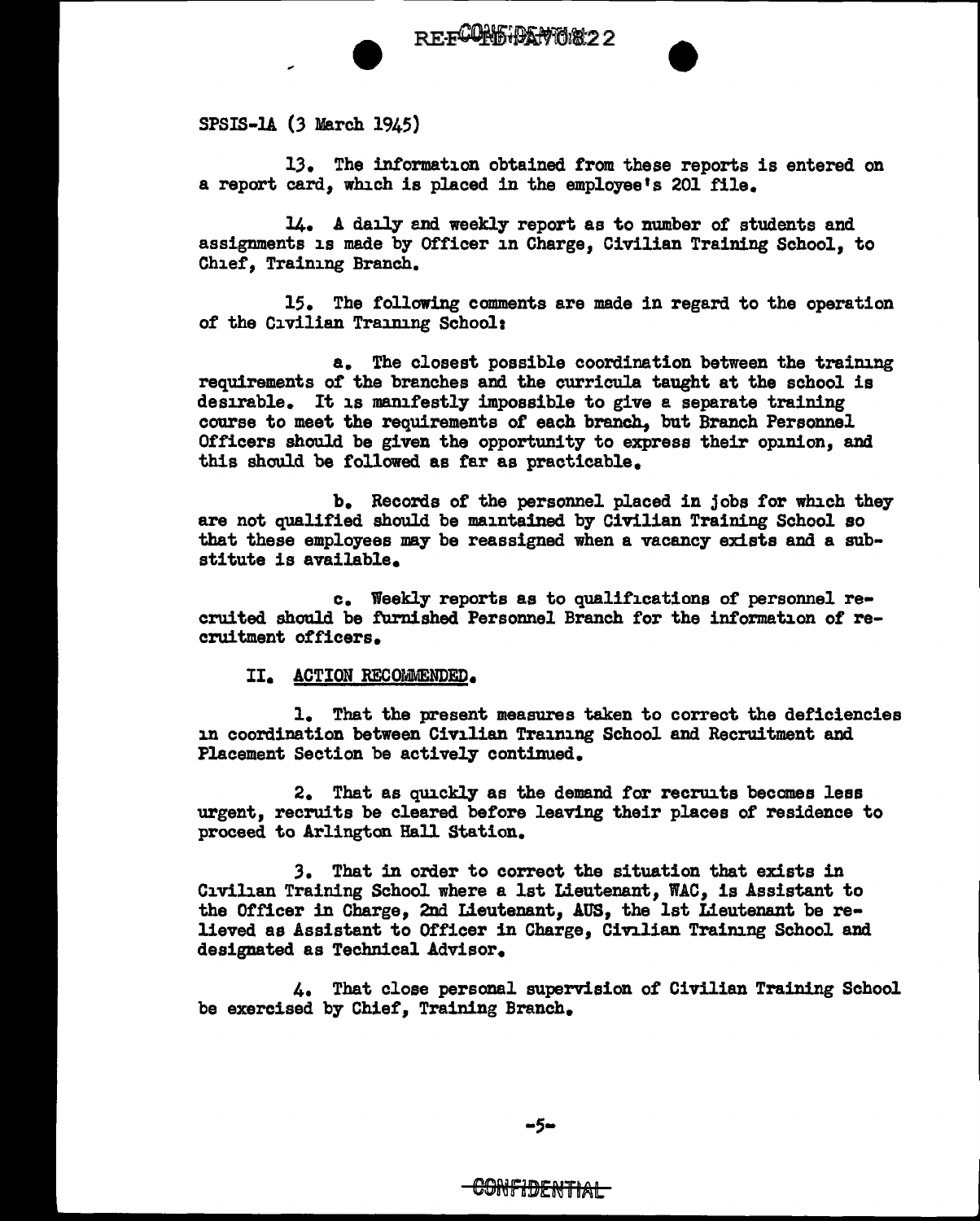

SPSIS·lA (3 March 1945)

5. That scheduled weekly meetings be held by Civilian Training School with Branch Personnel Officers.

Eure Root

Colonel, Signal Corps

4 Incls. Incl 1. T/O Civilian Training School Incl 2. Class Schedule - 1st week Incl *3.*  Incl 4.  $\begin{array}{ccc} \n\mathfrak{n} & \mathfrak{n} & -2\mathfrak{n} \n\mathfrak{n} & \mathfrak{n} & \n\end{array}$  $\mathfrak{n}$   $\mathfrak{n}$  - 3rd week

Subject: Control Analysis - Civilian Training School, Training Branch

(3 March 1945)

SPSIS-1 1st Ind. 15 March 1945

Thru: Control Office<br>To: Chief. Personne Chief, Personnel and Training Division

Paragraphs 1, 3 and 4 of action recommended in basic communication are approved. Paragraph 5 of action recommended is approved except that meetings will be periodic as required, instead of scheduled weekly. Paragraph 2 disapproved.

Wortayes

Preston Corderman Colonel, Signal Corps Commanding

4 Incls. n/c

 $\boldsymbol{V}$ 

ਇਲਗਿਲਾ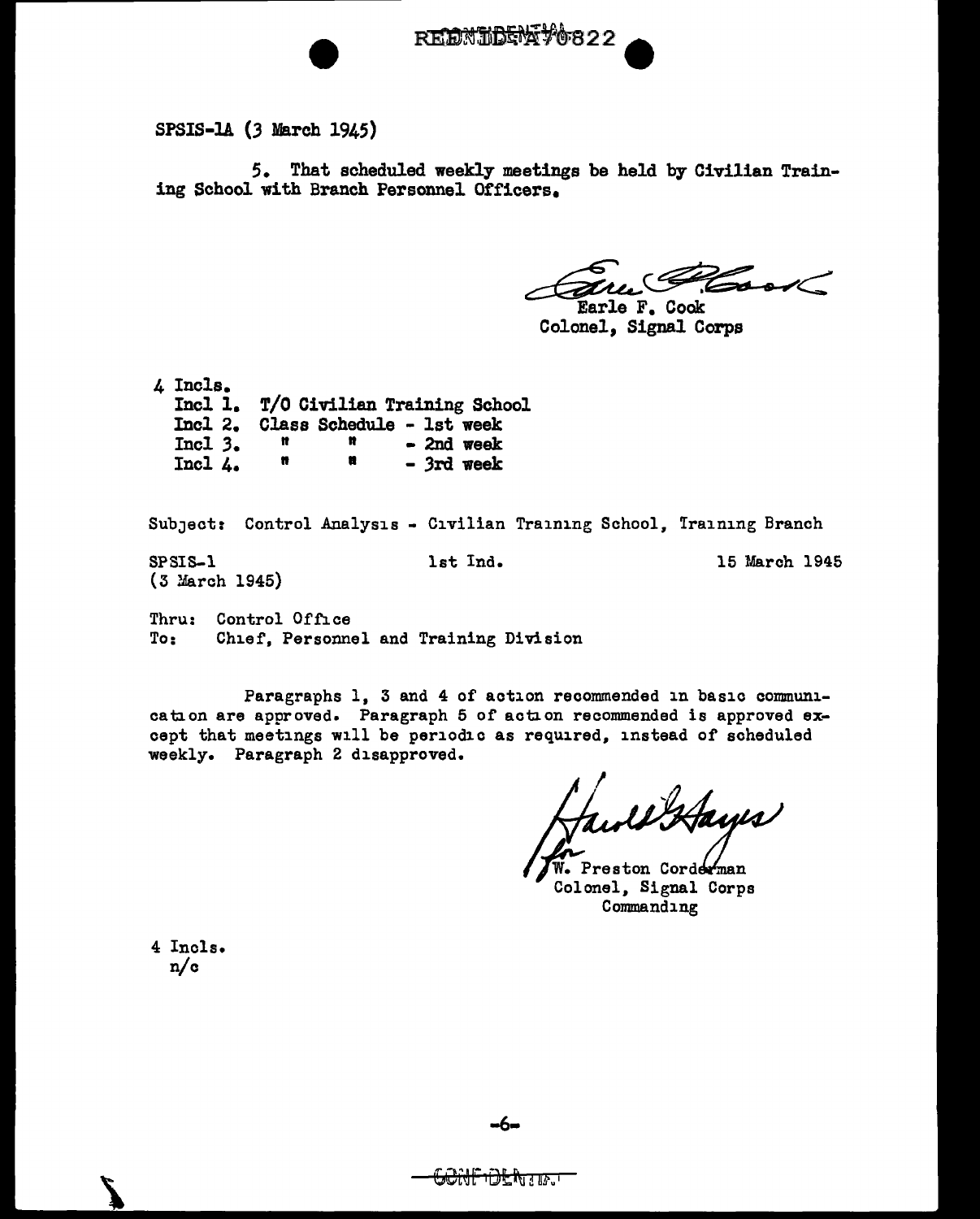REF<sup>-C</sup>LDFR70822

#### CIVILIAN TRAINING SCHOOL

#### TABLE OF ORGANIZATION

### Military Personnel

|                | Authorized | Actual |  |
|----------------|------------|--------|--|
| 1st Lieutenant |            | ı      |  |
| 2nd Lieutenant | ı.         | 7      |  |
|                |            |        |  |
| Total          | 2          | 2      |  |

Note: Officer in Charge, Civilian Training School, is 2nd Lieutenant and Assistant to the Officer in Charge is 1st Lieutenant. This situation is a result of the promotion to 1st Lieutenant of the Assistant to the Officer in Charge, Civilian Training School.

#### Civilian Personnel

|              | Authorized              | Actual                    |
|--------------|-------------------------|---------------------------|
| Supervisor   |                         |                           |
| $CAF-6$      | $\mathbf{I}$            | $\mathbf 0$               |
| $CAF-5$      | 0                       | $\mathbf{I}$              |
| Instructors* |                         |                           |
| CAF-6        | 0                       | 1                         |
| $CAF-5$      | 7                       | 5                         |
| $SP-5$       | 0                       | $\mathbf{I}$              |
| Clerks       |                         |                           |
| $CAF - 4$    | ı                       | ı                         |
| $CAF-3$      | $\overline{\mathbf{c}}$ | $\boldsymbol{z}$          |
| Total        | $\overline{11}$         | $\overline{\mathfrak{m}}$ |

\* Number of instructors varies according to number of trainees in school.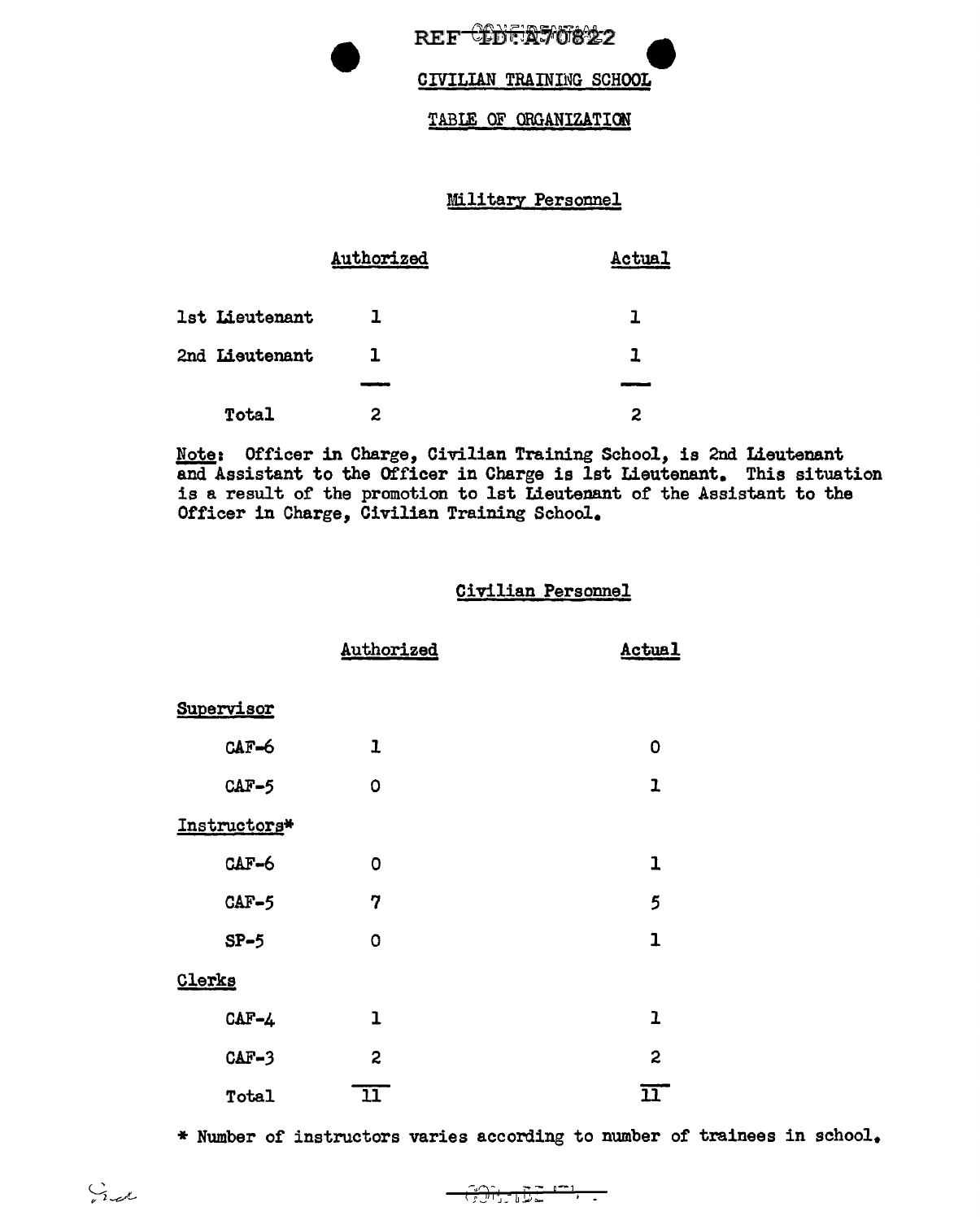## **REF ID:A70822**

# FIRST WEEK SCHEDULE

| TIME         | <b>MONDAY</b>                     | TUESDAY                      | WEDNESDAY    | THURSDAY                          | FRIDAY                      | <b>SATURDAY</b>                |
|--------------|-----------------------------------|------------------------------|--------------|-----------------------------------|-----------------------------|--------------------------------|
| 0800<br>0850 | Cryptography or<br>Aptitude Tests | Cryptography                 | Cryptography | Cryptography or<br>Aptitude Tests | Cryptography                | War Bond<br>Lecture            |
| 0900<br>0950 | 11                                | $\mathbf{u}$                 | Ħ            | u                                 | Classification<br>Lecture   | Security<br>Lecture            |
| 1000<br>1045 | Ħ                                 | Movie                        | $\mathbf{r}$ | Employee Coun-<br>selor Lecture   | Placement<br>Lecture        | Cryptography                   |
| 1045<br>1135 | Lunch                             | Lunch                        | Lunch        | <b>Lunch</b>                      | <b>Lunch</b>                | <b>Lunch</b>                   |
| 1135<br>1220 | Cryptography or<br>Aptitude Tests | Cryptography                 | Cryptography | Cryptography or<br>Aptitude Tests | Personnel Lec-<br>ture      | Leave Regula-<br>tions Lecture |
| 1230<br>1320 | Ħ                                 | Ħ                            | $\mathbf{n}$ |                                   | Cryptography                | Cryptography                   |
| 1330<br>1420 | Movie                             | Ħ                            | Movie        | Movie                             | Movie                       | Movie                          |
| 1420<br>1450 | <b>Break</b>                      | <b>Break</b><br>$\mathbf{r}$ | <b>Break</b> | <b>Break</b>                      | <b>Break</b>                | <b>Break</b>                   |
| 1450<br>1540 | Cryptography or<br>Aptıtude Tests | Cryptography                 | Cryptography | Cryptography or<br>Aptıtude Tests | Cryptography or<br>Assembly | Lecture on 2nd<br>Week Studies |
| 1550<br>1625 | Cryptography                      | Cryptography                 | Cryptography | Cryptography                      | Cryptography                | Security<br>Lecture            |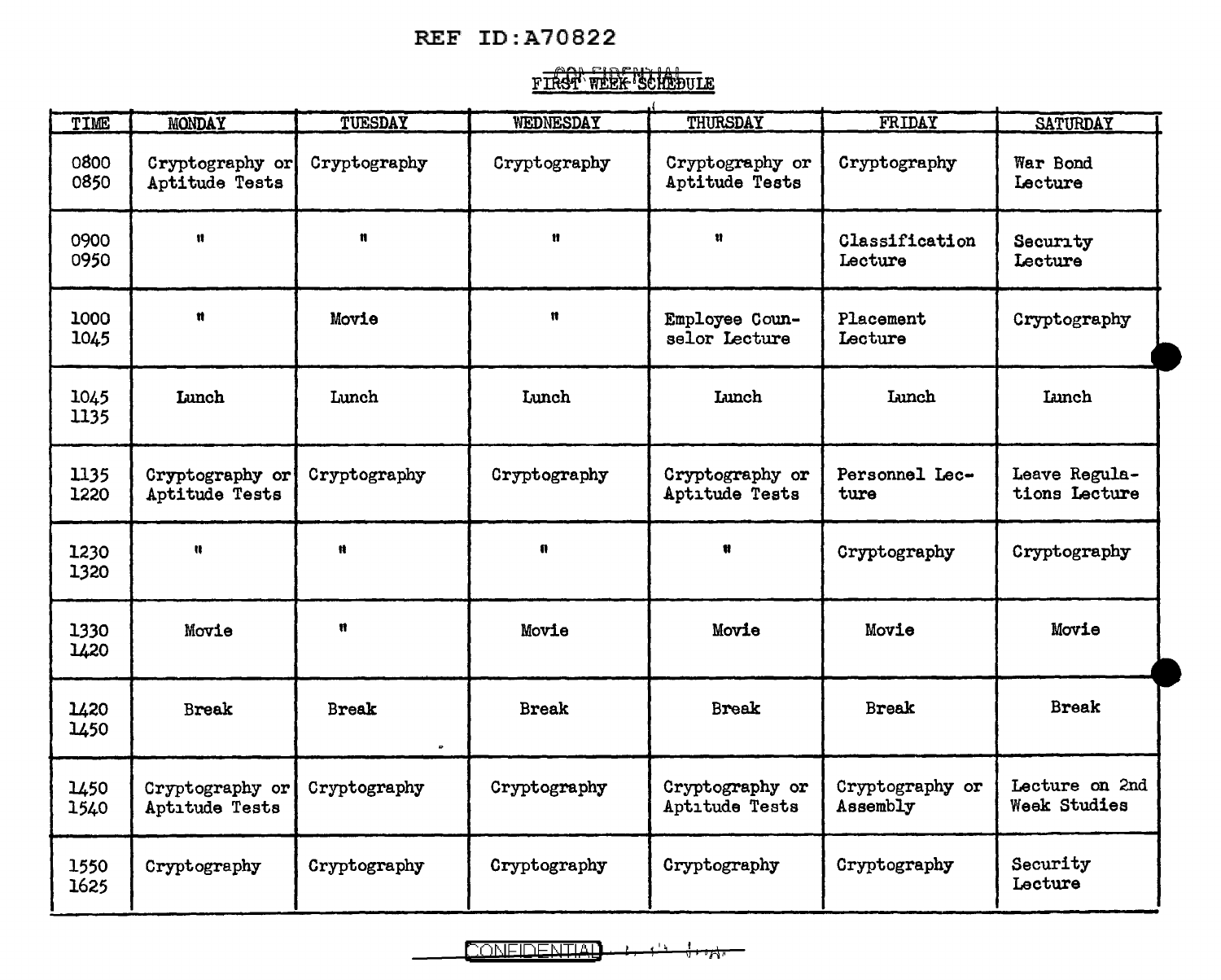## **REF ID:A70822**



١,

 $\mathcal{S}$ 

 $\overline{\phantom{a}}$  $\overline{1}$ 

**SECOND WEEK SCHEDULE** 

| TIME         | <b>MONDAY</b>                              | TUESDAY              | WEDNESDAY            | THURSDAY             | FRIDAY                        | <b>SATURDAY</b>      |
|--------------|--------------------------------------------|----------------------|----------------------|----------------------|-------------------------------|----------------------|
| 0800<br>0850 | Study Period                               | Same as Monday       | Same as Monday       | Same as Monday       | Same as Monday Same as Monday |                      |
| 0900<br>0950 | Current World<br>History                   | Ħ                    | Ħ                    | n                    | $\mathbf{n}$                  | $\pmb{\overline{n}}$ |
| 1000<br>1045 | Army Organiza-<br>tion                     | $\pmb{\mathfrak{y}}$ | $\pmb{u}$            | n                    | Ħ                             | $\pmb{n}$            |
| 1045<br>1135 | Lunch                                      | n                    | n.                   | $\mathbf{u}$         | $\mathbf{u}$                  | n.                   |
| 1135<br>1220 | Signal<br>Communications                   | $\pmb{n}$            | n                    | $\pmb{n}$            | Ħ                             | $\blacksquare$       |
| 1230<br>1320 | Post Term-<br>inology                      | $\mathfrak{n}$       | $\pmb{u}$            | $\mathfrak n$        | $\pmb{\mathfrak{m}}$          | $\mathbf{a}$         |
| 1330<br>1420 | Geography                                  | n                    | $\pmb{\mathfrak{n}}$ | Ħ                    | $\pmb{\mathfrak{h}}$          | $\pmb{\mathfrak{m}}$ |
| 1420<br>1450 | <b>Break</b>                               | ø                    | $\pmb{\mathfrak{n}}$ | $\pmb{n}$            | $\mathfrak n$                 | $\pmb{\mathfrak{m}}$ |
| 1450<br>1540 | Cryptography or<br><b>Military Corres.</b> | Ħ                    | $\pmb{\mathfrak{m}}$ | $\pmb{\mathfrak{m}}$ | $\pmb{\mathfrak{m}}$          | $\pmb{u}$            |
| 1550<br>1625 | Cryptography                               | $\pmb{n}$            | $\pmb{\mathfrak{n}}$ | u                    | $\mathfrak{n}$                | $\pmb{\mathfrak{m}}$ |

 $\mathbf{A}$ 

 $\mathcal{L}$ 

**CONFIDENTIAL**